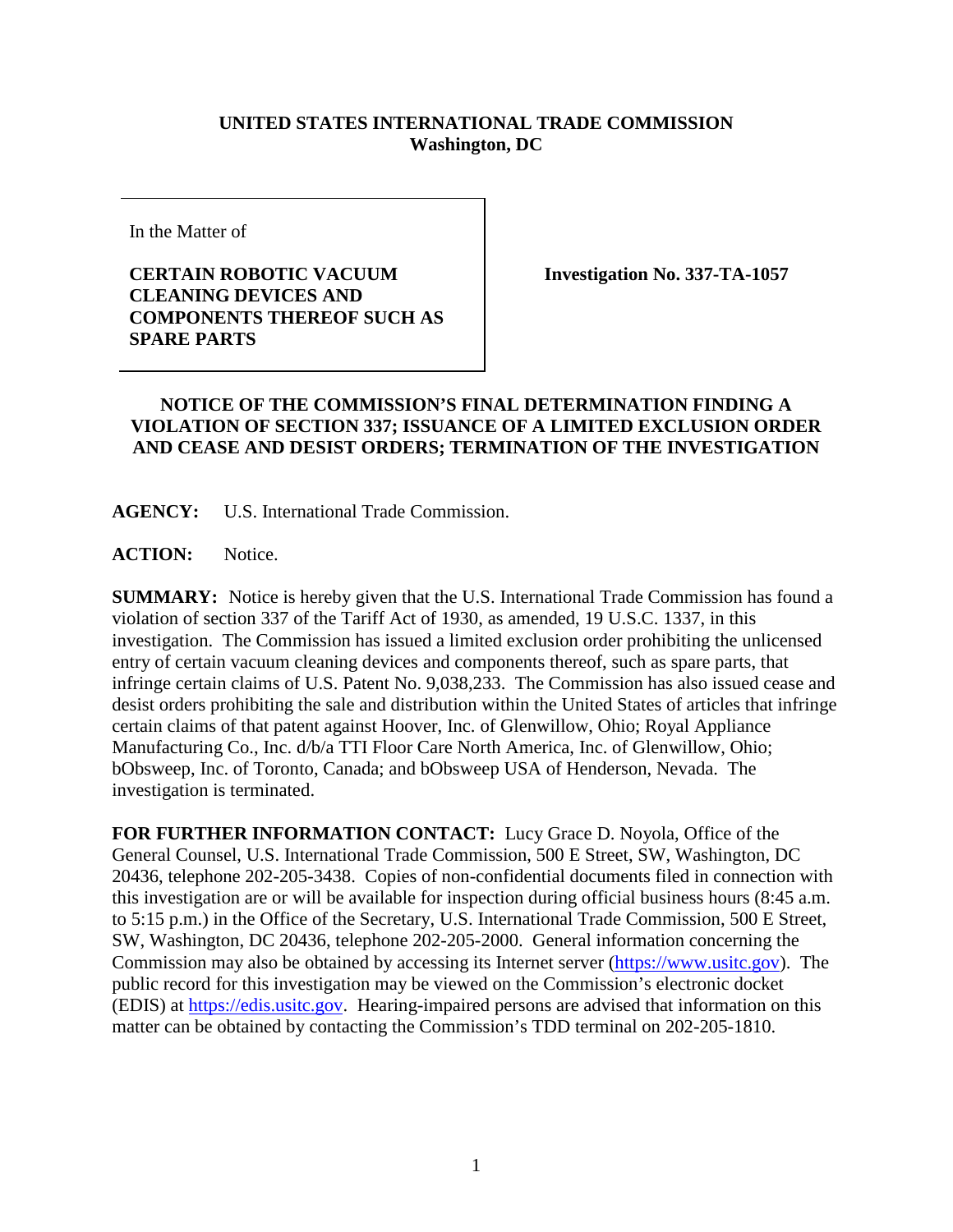**SUPPLEMENTARY INFORMATION:** The Commission instituted this investigation under section 337 of the Tariff Act of 1930, as amended, 19 U.S.C. 1337, on May 23, 2017, based on a complaint filed by iRobot Corporation of Bedford, Massachusetts ("iRobot"). 82 FR 23592 (May 23, 2017). The complaint alleges a violation of section 337 based upon the importation into the United States, the sale for importation, and the sale within the United States after importation of certain vacuum cleaning devices and components thereof, such as spare parts, by reason of infringement of certain claims of U.S. Patent Nos. 6,809,490 ("the '490 patent"), 7,155,308 ("the '308 patent"), 8,474,090 ("the '090 patent"), 8,600,553 ("the '553 patent"), 9,038,233 ("the '233 patent"), and 9,486,924 ("the '924 patent"). The Notice of Investigation names as respondents Bissell Homecare, Inc. of Grand Rapids, Michigan ("Bissell"); Hoover, Inc. of Glenwillow, Ohio and Royal Appliance Manufacturing Co., Inc. d/b/a TTI Floor Care North America, Inc. of Glenwillow, Ohio (collectively, "Hoover"); bObsweep, Inc. of Toronto, Canada and bObsweep USA of Henderson, Nevada (collectively, "bObsweep"); The Black & Decker Corporation of Towson, Maryland and Black & Decker (U.S.) Inc. of Towson, Maryland (collectively, "Black & Decker"); Shenzhen ZhiYi Technology Co., Ltd., d/b/a iLife of Shenzhen, China ("iLife"); Matsutek Enterprises Co., Ltd. of Taipei City, Taiwan ("Matsutek"); Suzhou Real Power Electric Appliance Co., Ltd. of Suzhou, China ("Suzhou"); and Shenzhen Silver Star Intelligent Technology Co., Ltd. of Shenzhen, China ("SSSIT"). The Office of Unfair Import Investigations is not a party in this investigation.

The investigation has been terminated with respect to respondents Suzhou, Black  $\&$ Decker, Bissell, and Matsutek. Notice (Oct. 18, 2017) (determining not to review Order No. 23 (Sept. 26, 2017)); Notice (Jan. 31, 2018) (determining not to review Order No. 31 (Jan. 9, 2018)); Notice (Feb. 16, 2018) (determining not to review Order No. 34 (Jan. 25, 2018)). The investigation has also been terminated with respect to the '924 and the '308 patents. Notice (Jan. 16, 2018) (determining not to review Order No. 29 (Dec. 14, 2017)); Notice (Mar. 15, 2018) (determining not to review Order No. 40 (Feb. 21, 2018)).

On June 25, 2018, the presiding administrative law judge ("ALJ") issued a final initial determination ("ID"), finding a violation of section 337 with respect to the '553 and '233 patents and no violation with respect to the '490 and '090 patents. Specifically, with respect to the '553 patent, the ID found that: (1) iLife directly infringes claims 1 and 4, but not claims 11, 12, 13, and 22; (2) iLife has not induced or contributed to infringement of the patent; (3) iRobot has satisfied the technical prong of the domestic industry requirement; (4) claim 1, but not claims 11 and 12, is invalid for anticipation; and (5) claims 4, 12, 13, and 22 are not invalid for obviousness. With respect to the '490 patent, the ID found that: (1) iLife and bObsweep directly infringe claim 42, but not claims 1 and 12, and Hoover directly infringes claim 42; (2) iLife, Hoover, bObsweep, and SSSIT have not induced or contributed to infringement of the patent; (3) iRobot has satisfied the technical prong of the domestic industry requirement; (4) claim 1, but not claim 12, is invalid for anticipation: (5) claims 12 and 42 are invalid for obviousness; and (6) claims 1 and 42 are not invalid for indefiniteness. With respect to the '090 patent, the ID found that: (1) iLife, Hoover, SSSIT, and bObsweep directly infringe claims 1, 2, 3, 5, 7, and 10, but not claim 17; (2) iLife, Hoover, bObsweep, and SSSIT have not induced or contributed to infringement of the patent; (3) iRobot has satisfied the technical prong of the domestic industry requirement; (4) claims 1, 5, 7, 10, and 17 are not invalid for anticipation; and (5) claims 1, 2, 3, 4, 5, 7, 10, and 17 are invalid for obviousness in view of certain prior art combinations, but not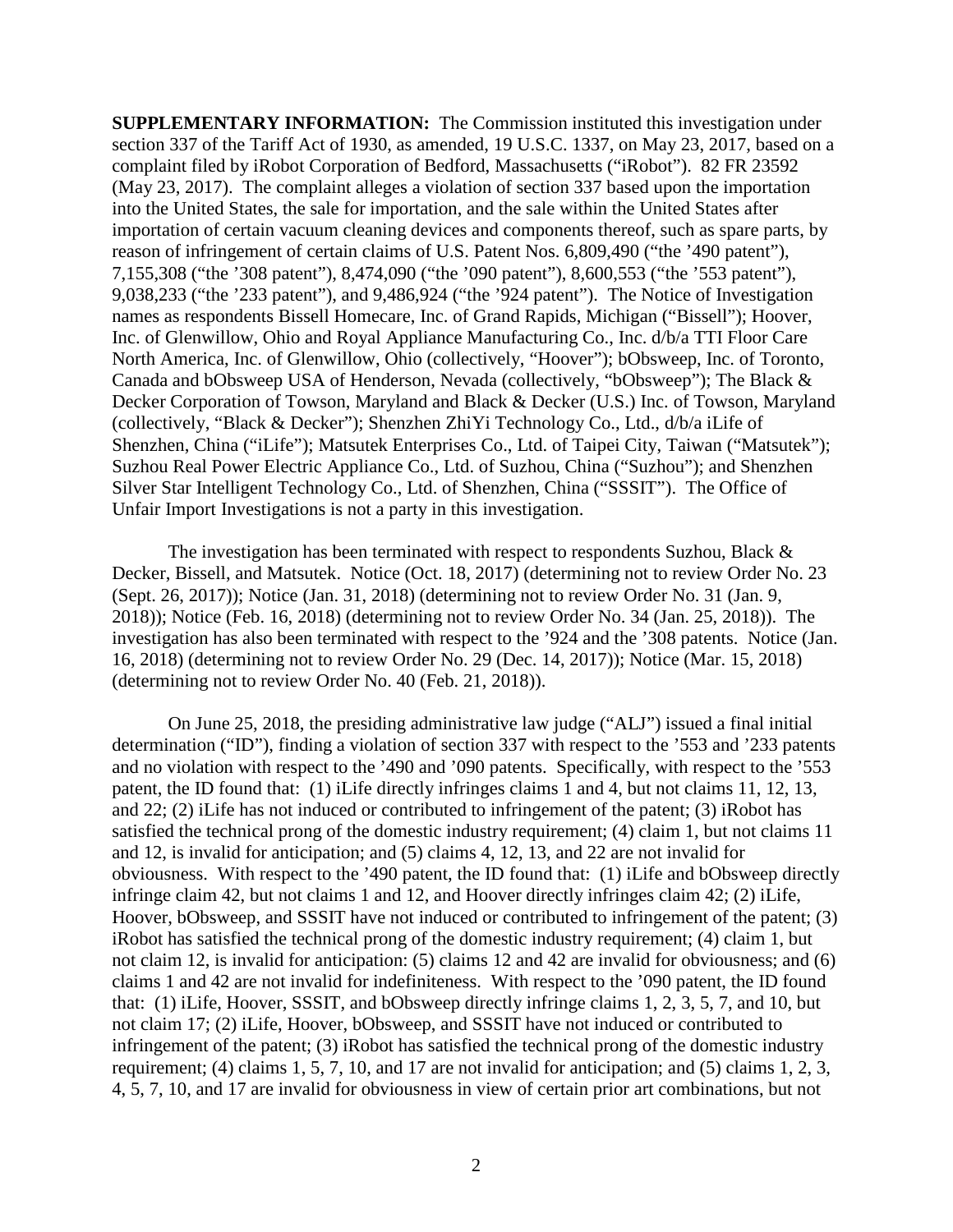others. With respect to the '233 patent, the ID found that: (1) iLife and bObsweep directly infringe claims 1, 10, 11, 14, 15, and 16 and Hoover directly infringes the same claims with respect to the Hoover Quest 1000 products, but not the Hoover Rogue/Y1 and Hoover Y2 products; (2) iLife, Hoover, bObsweep, and SSSIT have not induced or contributed to infringement of the patent; (3) iRobot has satisfied the technical prong of the domestic industry requirement; and (4) claims 1, 10, 11, 14, 15, and 16 of the '233 patent are not invalid for anticipation, obviousness, nor lack of written description. The ID found that iRobot has satisfied the economic prong of the domestic industry requirement under 19 U.S.C. § 1337(a)(3)(C) with respect to all asserted patents.

The ALJ also issued a Recommended Determination on Remedy and Bond ("RD"), recommending, if the Commission finds a section 337 violation, the issuance of (1) a limited exclusion order against certain robotic vacuum cleaning devices and components thereof that are imported, sold for importation, and/or sold after importation by Hoover, bObsweep, SSSIT, and iLife, (2) cease and desist orders against Hoover and iLife, and (3) imposition of a bond of 18.89 percent of the entered value for iLife products, 48.65 percent for bObsweep products, and 41.35 percent for Hoover products that are imported during the period of Presidential review.

On July 9, 2018, iRobot and Respondents each filed a petition for review challenging various findings in the final ID. On July 17, 2018, iRobot and Respondents each filed responses to the petitions for review.

On July 16, 2018, the Commission determined that iRobot satisfied the economic prong of the domestic industry requirement under 19 U.S.C. 1337(a)(3)(B). Notice (July 16, 2018) (determining to affirm with modifications Order No. 39 (Feb. 13, 2018)).

On July 25, 2018, iRobot filed post-RD statements on the public interest under Commission Rule 210.50(a)(4). The Commission did not receive any post-RD public interest comments from any respondent pursuant to Commission Rule 210.50(a)(4). The Commission did not receive comments from the public in response to the Commission notice issued on July 10, 2018 soliciting public interest comments. 83 FR 31977 (July 10, 2018).

On September 12, 2018, the Commission determined to review in part the final ID. 83 FR 47188 (Sept. 18, 2018). Specifically, the Commission determined to review the ID's findings on: (1) induced and contributory infringement with respect to the '553, '490, '090, and '233 patents; (2) anticipation with respect to the asserted claims of the '553 patent; (3) obviousness with respect to the asserted claims of the '553 patent; (4) direct infringement of the '090 patent by iLife, Hoover, bObsweep, and SSSIT; (5) anticipation with respect to the asserted claims of the '090 patent; (6) obviousness with respect to the asserted claims of the '090 patent; (7) anticipation with respect to the asserted claims of the '233 patent; and (8) consideration of U.S. Patent No. 6,594,844 as prior art under 35 U.S.C. 102(a) and 35 U.S.C. 103 with respect to the '233 patent. The Commission also requested briefing from the parties on certain issues under review and briefing from the parties, interested government agencies, and interested persons on the issues of remedy, the public interest, and bonding.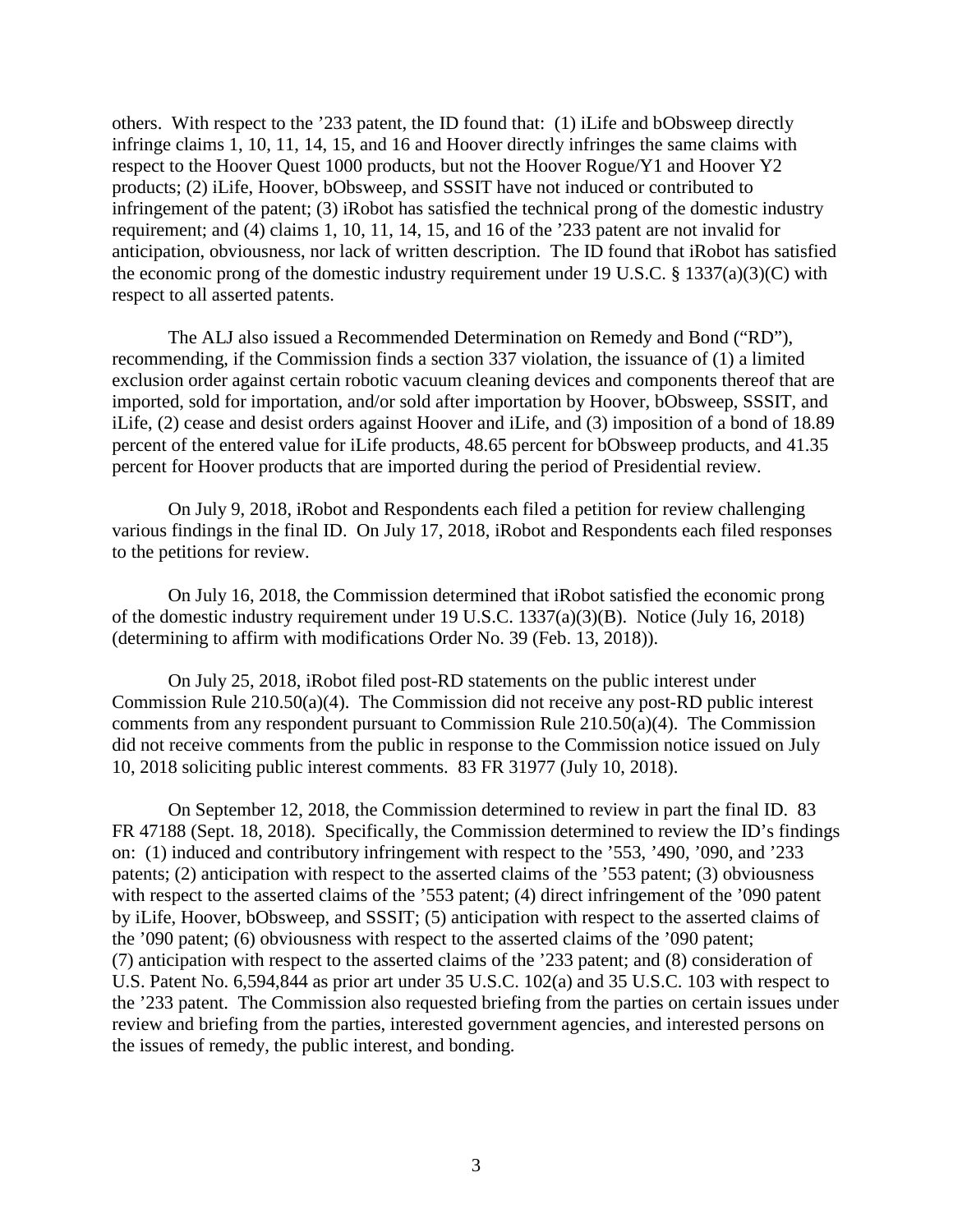On September 19, 2018, iRobot filed an unopposed motion to terminate the investigation as to iLife based on a settlement agreement and, because the '553 patent is asserted against iLife only, all claims asserted under the '553 patent for mootness. On October 2, 2018, the Commission determined to grant that motion. Notice (Oct. 2, 2018). Thus, the respondents remaining in this investigation are Hoover, bObsweep, and SSSIT, and the remaining asserted patents are the '490, '090, and '233 patents.

On September 24, 2018, iRobot and the remaining respondents filed initial written submissions addressing the Commission's questions and the issues of remedy, the public interest, and bonding. On October 1, 2018, the parties filed response briefs. No comments were received from the public.

Having examined the record of this investigation, including the ID and the parties' submissions, the Commission has determined to affirm, on modified grounds, the ID's finding of a violation as to the '233 patent and no violation as to the '490 and '090 patents. Specifically, the Commission has determined that Hoover, bObsweep, and SSSIT have not induced or contributed to infringement of the '490, '090, and '233 patents. With respect to the '090 patent, the Commission has determined that the Hoover, SSSIT, and bObsweep bObi products meet all limitations of claims 1, 2, 3, 5, 7, 10, and 17, and that the asserted claims are invalid for obviousness, but not invalid for anticipation. With respect to the '233 patent, the Commission has determined that claims 1, 10, 11, 14, 15, and 16 are not invalid for anticipation nor obviousness. The Commission has determined to adopt all findings and conclusions in the final ID that are not inconsistent with the Commission's opinion issued herewith.

The Commission has determined the appropriate remedy is a limited exclusion order prohibiting Hoover, bObsweep, and SSSIT from importing certain vacuum cleaning devices and components thereof, such as spare parts, that infringe one or more of claims 1, 10, 11, 14, 15, and 16 of the '233 patent, as well as cease and desist orders against Hoover and bObsweep prohibiting them from, *inter alia*, selling or distributing within the United States such products. The Commission has determined the public interest factors enumerated in section 337(d)(1) and (f)(1) do not preclude issuance of the limited exclusion order or cease and desist orders.

The Commission has also determined to set a bond in the following percentages of the entered value of the respondents' infringing products during the period of Presidential review (19 U.S.C. 1337(j)): 48.65 percent for products that are manufactured by or on behalf of bObsweep; 41.35 percent for products that are manufactured by or on behalf of Hoover; and zero percent (no bond) for products that are manufactured by SSSIT on behalf of entities other than Hoover and bObsweep, as well as products that are manufactured on behalf of SSSIT. The Commission's orders and opinion were delivered to the President and to the United States Trade Representative on the day of their issuance.

The authority for the Commission's determination is contained in section 337 of the Tariff Act of 1930, as amended (19 U.S.C. 1337), and in part 210 of the Commission's Rules of Practice and Procedure (19 CFR part 210).